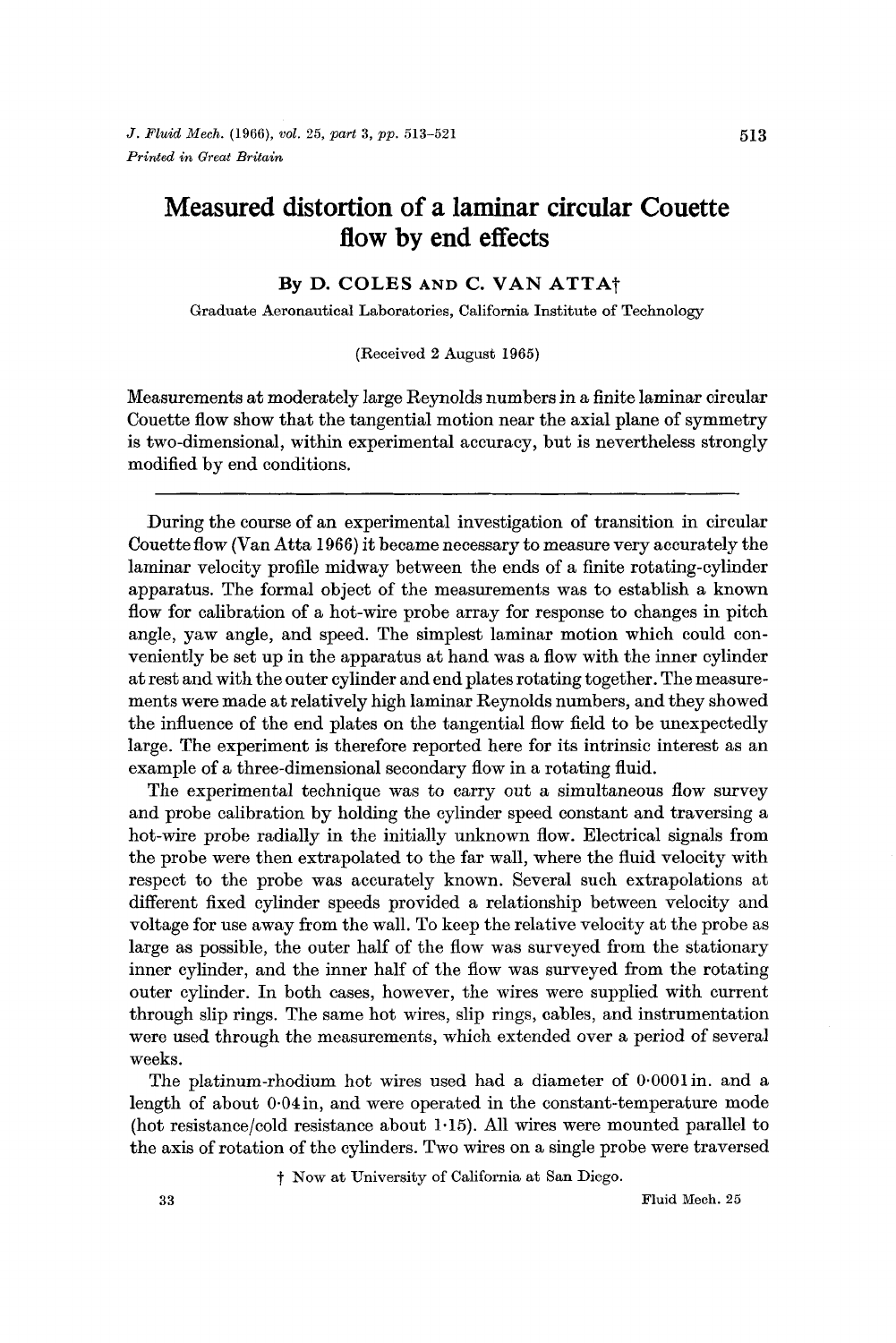radially, while a third wire was fixed at mid-radius  $180^\circ$  away on the same cylinder to observe the wake of the movable probe.

During a typical traverse, the outer cylinder was run at constant speed, and the data probe was retracted in several steps from an initial position near the far wall to a final position near mid-radius. At the two extreme probe positions the outer cylinder was stopped, and the distance from the data wires to the opposite wall was measured optically using a cathetometer. With the outer cylinder again running, the probe was then returned in several steps to its original position. Intermediate radial positions were measured without stopping the apparatus by using an electronic counter to count revolutions of a small servo motor driving the data probe in the radial direction. Any discrepancy between the radial probe displacement as measured optically and as inferred from the total counter reading was blamed on counts missed during the starting and stopping of the traverse motor, and was distributed equally among the several increments of radial motion. The final values for probe position are believed to be accurate to  $\pm 0.002$  in. or better. The radius of the outer cylinder was 17.998 in. (nominally lSin.), and the radius of the inner cylinder was 16.001in. (nominally 16in.). The distance between the inside surfaces of the transparent end closures was **54.7** in.

The period of rotation of the outer cylinder was measured using pulses from a magnetic pickup to start and stop an electronic counter. The speed regulation over long periods of time was about one part in **lo3.** The room temperature (about 23" **C)** was taken as the average reading of two mercury thermometers at the two ends of the apparatus. The wire cold resistance was checked once a day using a bridge circuit. The constant hot resistance was inferred from one set of measurements of current and voltage. Atmospheric pressure (about 29-3 in. Hg) was read with a mercury barometer.

Voltages were measured using a voltage-to-frequency converter and an electronic counter. The resolution of the combination was about one part in **lo4**   $(0.0001 \text{ V}$  in  $1.4 \text{ V})$ . A zener-stabilized reference voltage source, which had previously been checked against a primary standard, was read at frequent intervals to disclose any drift in the digital voltmeter.

In a view looking along the horizontal axis of rotation, the outer cylinder and the end plates rotated clockwise, and the optical station was at 9 o'clock. At the optical station, therefore, a probe on the inner cylinder pointed down, and a probe on the outer cylinder pointed up. During each optical measurement of probe position, the free-convection heat loss was also measured. Although this loss depended slightly on radial probe position when the probe was less than **0.5** in. from the wall, the heat-loss data at larger distances provided an accurate measure of drift in the hot-wire voltage under nominally fixed conditions. This drift was probably caused by temperature dependence of base-emitter current in a balanced transistor amplifier circuit. Interpolation between measured values of freeconvection heat loss ensured that suitably normalized data for inward and outward traverses would agree, other things being equal.

From previous work with similar hot-wire instrumentation in the same apparatus, it was known that the data could be adequately fitted in the range of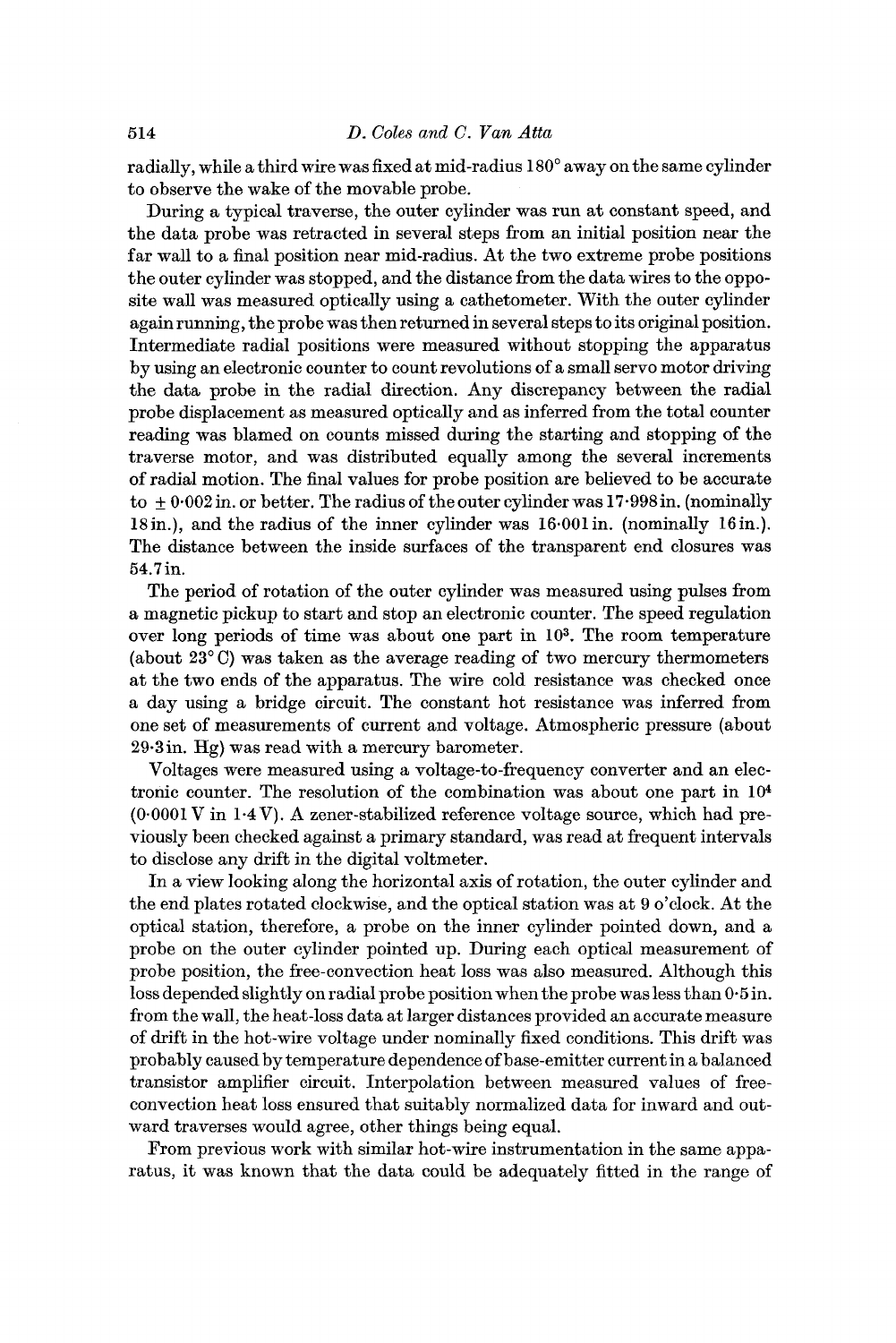measurement by the usual form of King's law for Nusselt number as a function of the Reynolds number,

$$
Nu = A + B\sqrt{Re},
$$

where *A* and *B* are empirical constants. By definition,

$$
Nu=\frac{i^2R_h/\pi ld}{k(T_h-T_c)/d},\quad Re=\frac{\rho vd}{\mu},
$$

with *i* the wire current  $R_h$  the wire hot resistance, *l* the wire length, *d* the wire diameter,  $T_h$  the wire hot temperature,  $T_c$  the air temperature, k the air heat conductivity,  $\rho$  the air density,  $v$  the relative velocity, and  $\mu$  the air viscosity. It was also known that the air properties  $\rho$ ,  $k$ , and  $\mu$  could be evaluated at the (constant) wire hot temperature  $T_h$ . Several of the variables in  $Nu$  and  $Re$  could therefore be suppressed in the data reduction, leaving King's law in the simplified form

$$
n/n_0 = \alpha + \beta \sqrt{v},
$$

where  $\alpha$  and  $\beta$  are now empirical constants (neglecting a slight dependence of  $\beta$ on pressure), and

$$
n = e^2/(R_h - R_c),
$$

with *e* the wire voltage and *B,* the wire resistance at room temperature. The free-convection heat loss *no* (interpolated between measured values) was included to minimize the effect of drift in the hot-wire amplifiers. The cold resistance  $R_c$ at any given air temperature was inferred using the known temperature coefficient of resistance for the wire. Inasmuch as both the hot and cold wire resistances included the same small contributions from cables and slip rings, the differences  $R_h - R_c$  were accurately determined. The actual wire voltages were not, but there is no question that the operating conditions for the wires were precisely defined.

The crucial operation of extrapolation of the probe data to the wall was carried out in two steps. In the first step,  $n/n_0$  was plotted against radius and extrapolated to the wall more or less by eye, without much regard for the analytical form of the profiles. The object was to obtain a first approximation for the intercept  $\alpha$ in the simplified version of King's law by plotting  $(n/n_0)_w$  against  $\sqrt{v_w}$ , the subscript  $w$  denoting a value at the wall. Given this estimate for  $\alpha$ , the second step was to plot  $(n/n_0 - \alpha)^2$  against radius. This second quantity, being essentially proportional to the velocity, could be extrapolated more accurately by using the method illustrated in figure **1.** It was assumed that the velocity profile near either wall could be adequately fitted by the sum of a constant term, a term in  $\mathbf{y}$ , and a term in  $y^2$ , with y the distance from the wall. By adding a quadratic term to  $(n/n_0 - \alpha)^2$ , such that the sum became essentially a straight line, and by extrapolating this line to the wall, a second and final relationship between  $(n/n_0)_w$  and  $\sqrt{v_w}$  was obtained. This final relationship, as illustrated by some typical data in figure *2,* was then used to determine the velocity throughout the flow.

The resulting velocity data, averaged for the two moving hot wires, are shown in figure **3.** Except for a handful of points, the two velocities always agreed to within a fraction of  $1\%$ . Some of the measurements were also repeated with the

**33-2**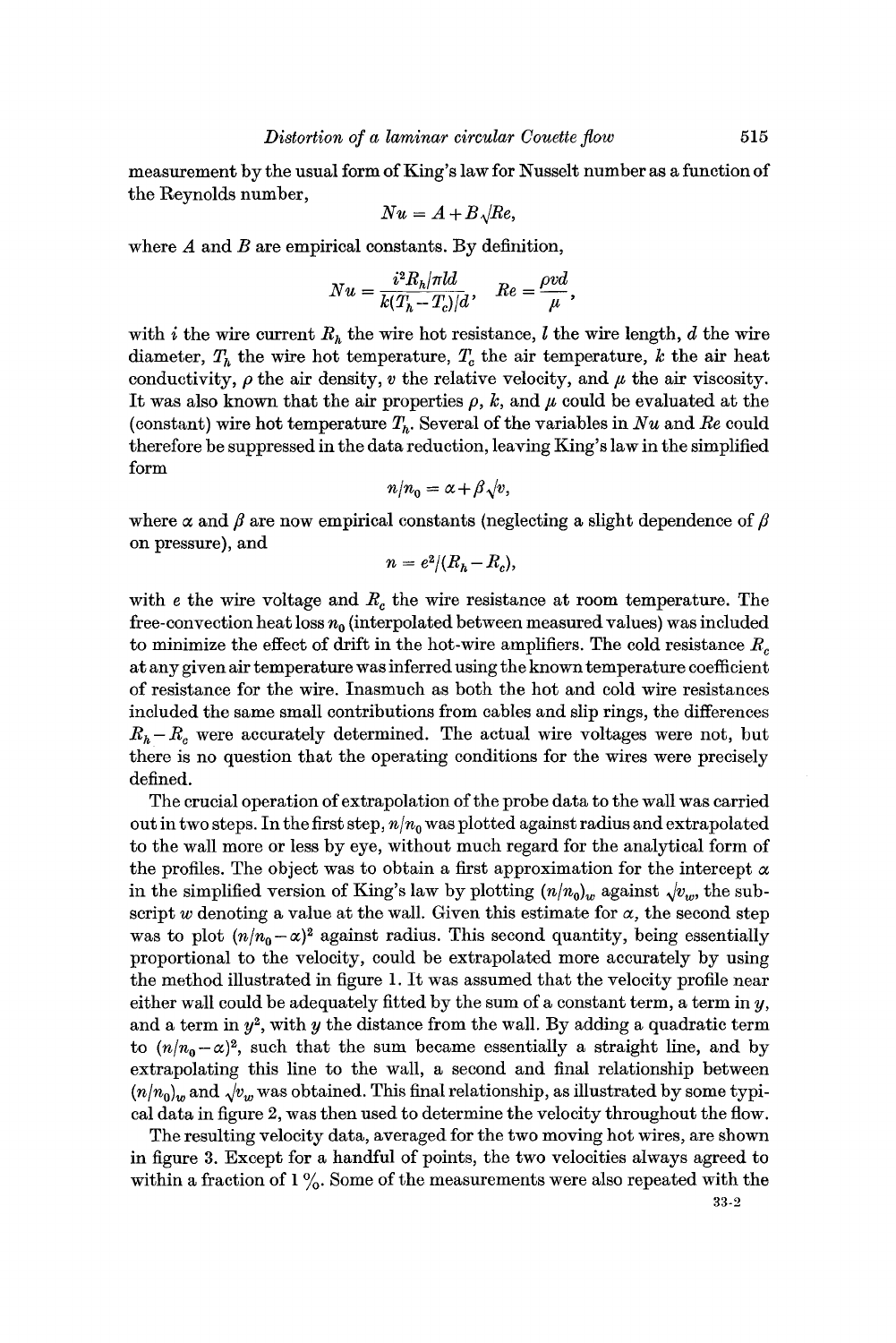

**FIGURE 1** *(a).* For legend *see* facing page.

data probe pitched  $\pm 10^{\circ}$  or yawed  $\pm 15^{\circ}$ . No effect of probe orientation was found. Interference by the wall, however, could be detected at appreciable distances. At the lower end of the speed range the measurements had to be cut off at a relative velocity of about **1.5** ft./sec, because heat loss by free convection became noticeable, even at the low overheat ratio used (cf. figure 2). The measurements were also limited to relative velocities less than about 9ft./sec, because of instability of the probe wake. This instability tripped the flow; i.e. caused it to change spontaneously to an alternative intermittently turbulent flow, for probe Reynolds numbers (based on stem diameter and tip relative velocity) greater than about **300.** Points where this type of transition occurred, as the probe was extended or the speed was increased, are marked by stars in figure **3.** Once turbulence had appeared in the bi-stable flow as a result of the finite disturbance from the probe, this turbulence would persist until the speed was decreased to quite a low value.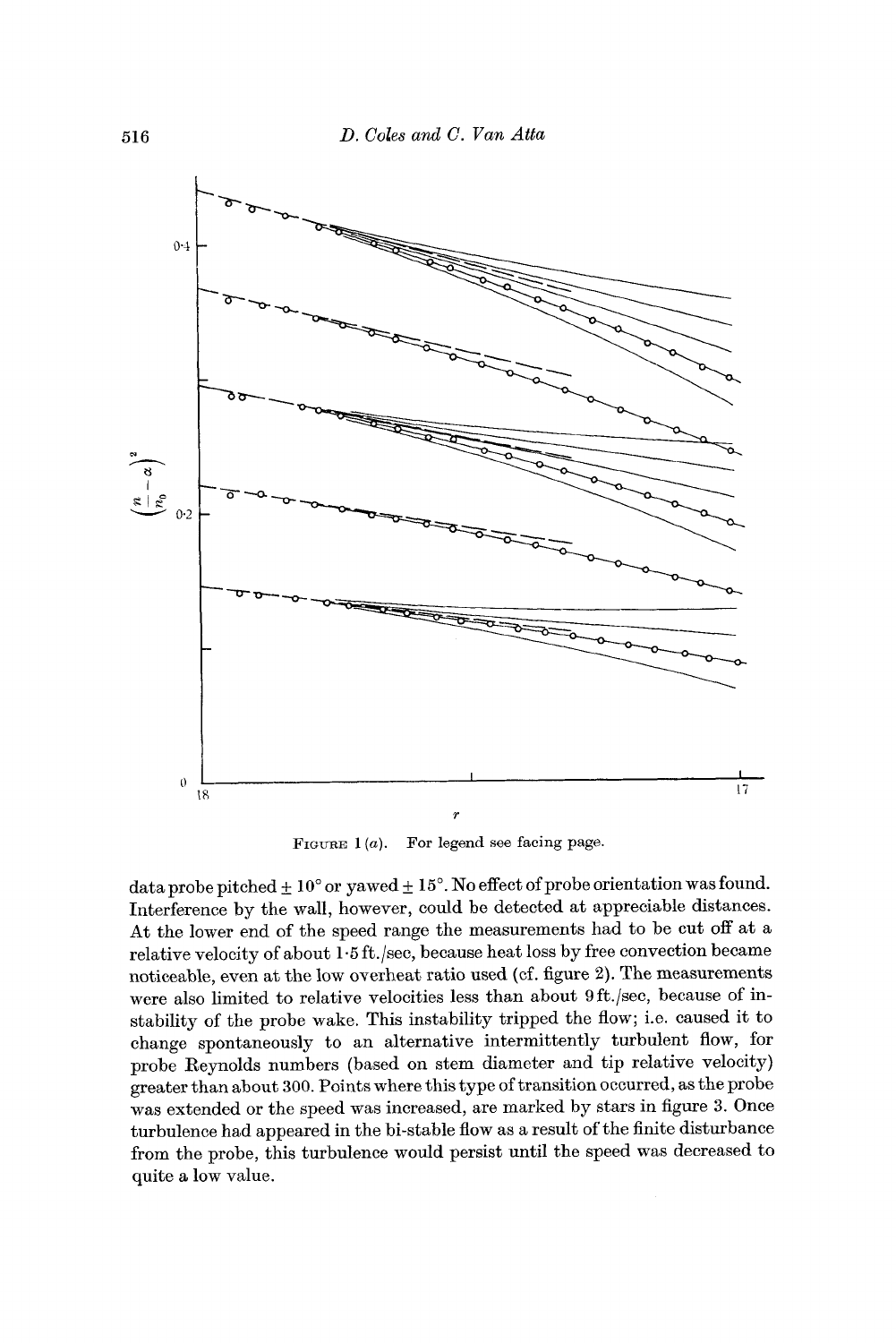

FIGURE  $l(b)$ 

FIGURE **1.** Method of extrapolation of hot-wire signals to the wall. Probe is traversed radially for several fixed angular velocities of outer cylinder. Ordinate is electrical quantity expected to be proportional to local relative velocity. *(a)* Data **for** wire **2** with probe on inner cylinder at zero pitch, zero yaw. *(b)* Data **for** wire 1 with probe on outer cylinder at zero pitch,  $+15^{\circ}$  yaw.

In figure **4,** the velocity data of figure **3** for three values of cylinder speed or Reynolds number have been converted to normalized angular velocity in laboratory co-ordinates. In the region where there is an overlap in the data observed from the two cylinders, near mid-radius, the agreement is excellent. This agreement is no doubt partly due to the favourable dynamic conditions of the experiment, which were such that a probe wake was always swept radially towards the base of the probe. Thus the excess of velocity in the wake of a probe on the moving outer cylinder caused a flow deflexion outward, while the defect of velocity in the wake of a probe on the stationary inner cylinder caused **a** flow deflexion inward. In the pressure field of the undisturbed velocity profile, the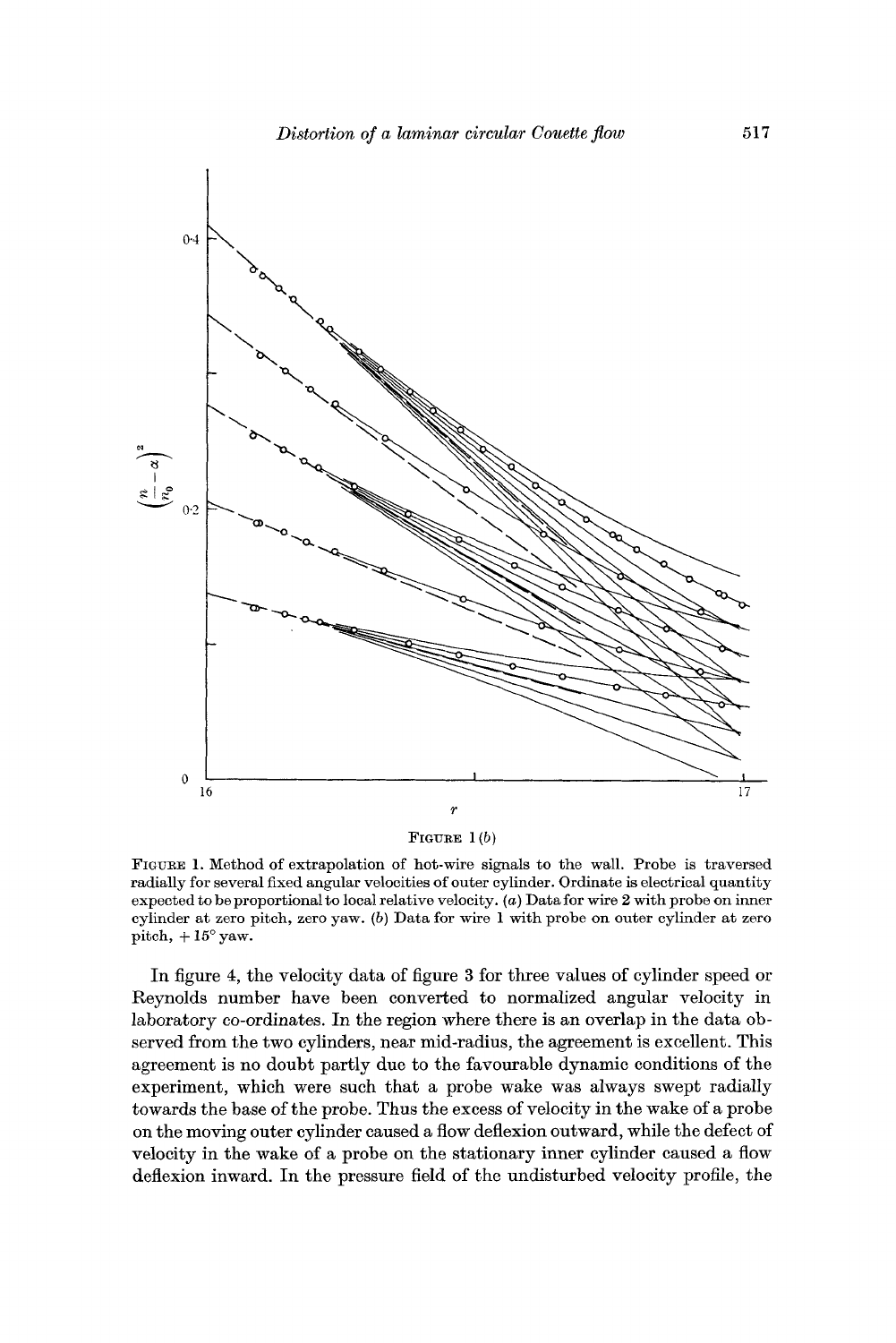initial radial acceleration of the wake fluid was of the order of **0.2** gravity. Under such an acceleration the wake fluid would approach the probe wall in a fraction of a revolution of the outer cylinder.

Additional evidence on this point was obtained with the aid of the third hot wire, which was mounted 180° away from the data probe and was kept at a fixed radius midway between the two cylinders. For a typical rotation period of 1.545 see for the outer cylinder, the relative velocity at such a wire on the inner (outer) cylinder was about **3.9** (1\*8)ft./sec. Figure 5 shows, in normalized form, the observed change in this velocity as the movable probe, on the same cylinder



FIGURE 2. Typical hot-wire calibration. Data are for wire 1 with probe on outer cylinder at zero pitch,  $+15^{\circ}$  yaw (cf. figure 1(b)). Ordinate is Nusselt number, normalized with freeconvection value before extrapolation to wall. Abscissa is square root of relative velocity (in ft./sec) evaluated at surface of inner cylinder.

but on the far side of the annulus, was traversed from mid-radius toward the opposite wall. The maximum change is about  $1\frac{9}{2}$ , and it can be argued (on the ground that the drag of the movable probe may have varied roughly as the cube of the exposed length of stem) that the main data probe, when at mid-radius, altered the local velocity by, at most, a fraction of  $1\%$ .

It is instructive to compare the real flow studied here with the theoretical flow, which is to say the steady solution of the Navier-Stokes equations for purely circulatory motion. This solution is incorporated in figure 4 as the dot-dashed line. The right-hand boundary in the figure, at  $\omega/\omega_0 = 1$ , represents the motion of the end plates rotating with the outer cylinder. The flow at the plane of symmetry of the apparatus is seen to be strongly distorted in the direction of the solid-body rotation imposed at the ends, the more so as the speed of rotation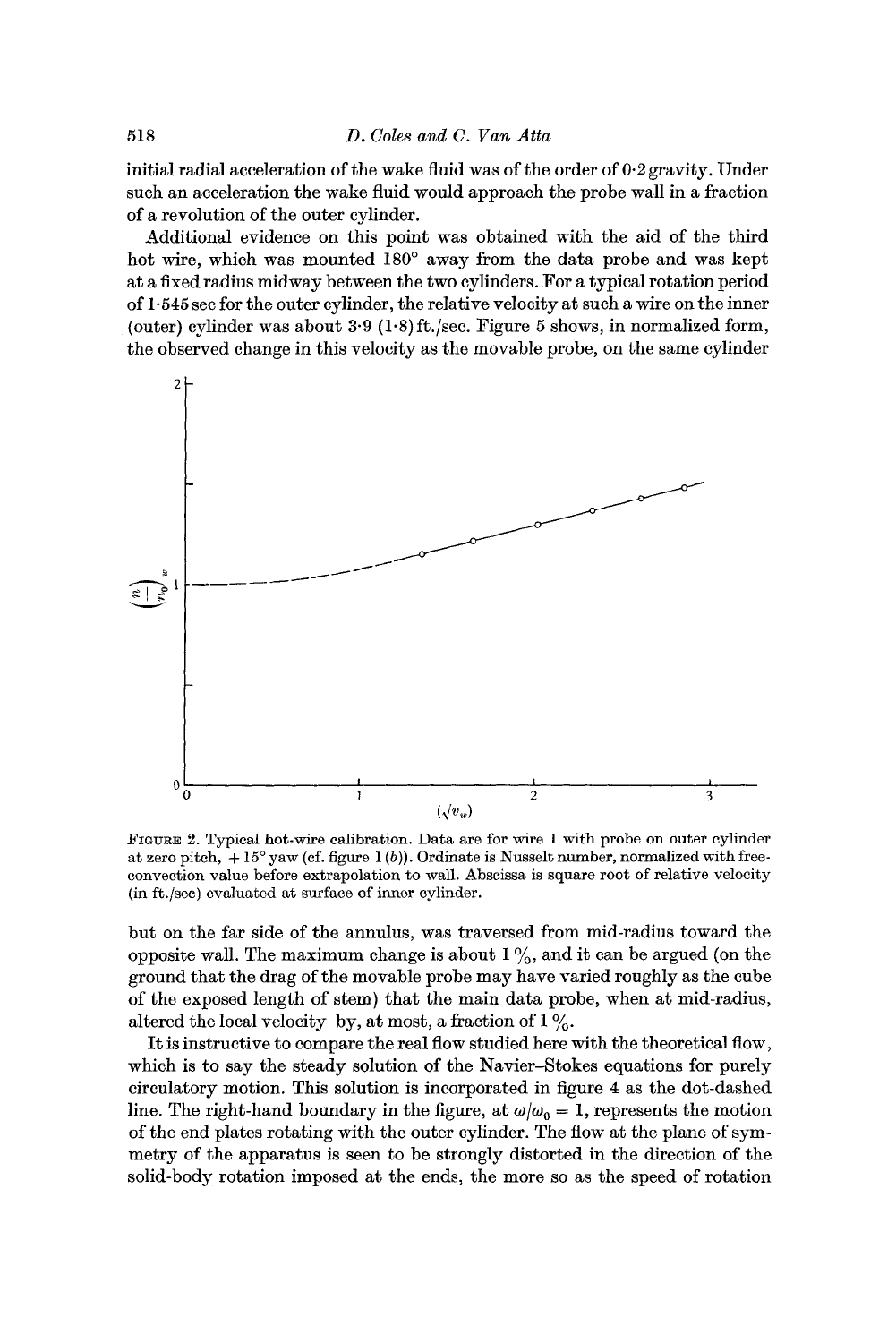

**FIGURE 3.**Relative velocity v in ft./sec between probe and fluid **as** observed from either cylinder for various fixed angular velocities of outer cylinder. *(a)* Data for probe on inner cylinder. *(b)* Data for probe on outer cylinder. Values shown are averages for wires 1 and **2.**  Probe orientation varies but **has** no detectable effect on flow. Stars indicate conditions at which transition to intermittently turbulent flow occurs due to instability of probe wake.

increases. One useful measure of this distortion is the ratio of the moment per unit length applied to the fluid at the two cylindrical walls, plotted as  $-M_0/M_i$ in figure **6.** Because the flow is steady, the net moment must be balanced by a transport of fluid toward the plane of symmetry near the outer cylinder and away from the plane of symmetry near the inner cylinder. The sense of the secondary motion can also be argued by considering radial accelerations near the ends of the apparatus, where most of the energy dissipated in the fluid must be delivered through a thin boundary layer on the end walls.

The magnitude of the radial velocity near the plane of symmetry can be estimated from the tangential momentum equation for steady flow with circular symmetry,

$$
u\frac{\partial v}{\partial r} + \frac{uv}{r} + w\frac{\partial v}{\partial z} = v\left(\frac{\partial^2 v}{\partial r^2} + \frac{1}{r}\frac{\partial v}{\partial r} - \frac{v}{r^2} + \frac{\partial^2 v}{\partial z^2}\right).
$$

At the plane of symmetry,  $w = 0$ . The curvature of the tangential profile in a radial view,  $\partial^2 v/\partial z^2$ , can also be neglected compared with  $\partial^2 v/\partial r^2$ . The last equation then amounts to an algebraic equation for the radial velocity *u(r)* in terms of the measured tangential velocity  $v(r)$ . For the conditions of the present experiment, in which the profile  $v/v_0$  as a function of  $(r - r_i)/(r_0 - r_i)$  has slope and curvature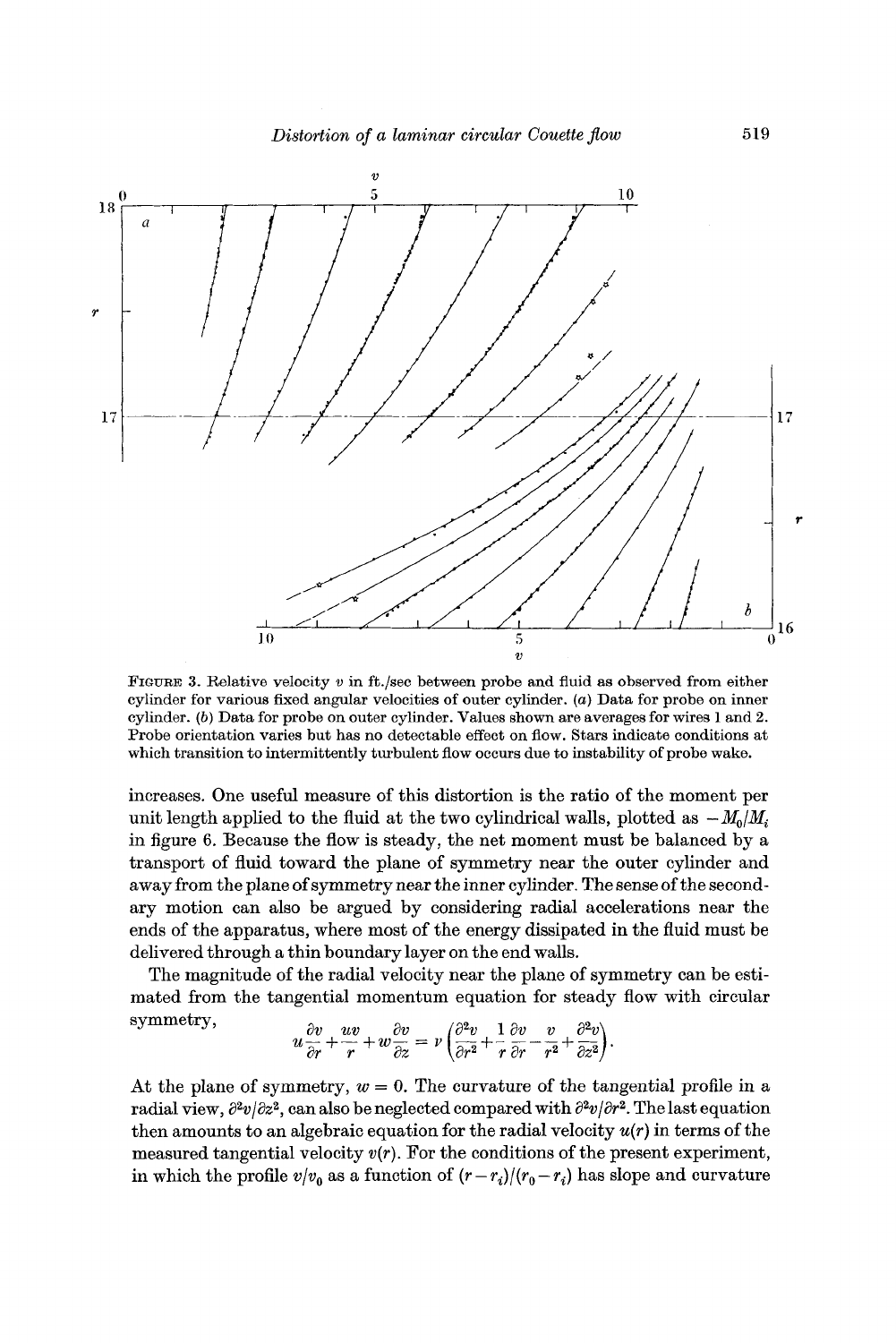

**FIGURE 4.** Combined data showing normalized angular velocity in laboratory co-ordinates. Probe orientation varies but has no detectable effect on flow. Data in figures  $4(a)$ ,  $4(b)$ ,  $4(c)$  are for  $Re = \omega_0 r_0 (r_0 - r_i)/\nu = 3000$ , 6000, 9000 respectively. Dot-dashed line shows solution **of** Navier-Stokes equation for steady circulatory flow between cylinders of infinite length.

both of order unity, the normalized radial velocity  $u/v_0$  is seen to be of order  $Re^{-1}$ , where  $Re = v_0(r_0 - r_i)/\nu$  is the Reynolds number based on gap and on surface velocity of the outer cylinder. This Reynolds number lies in the range **2000-**  12,000, so that radial velocities near the plane of symmetry must be utterly negligible. **A** similar conclusion for axial velocities follows from the continuity equation.

In summary, the original object of providing a known flow for calibration purposes has evidently been achieved by the experiment. Within practical experimental accuracy, the flow in question is purely tangential in **a** neighbourhood of the plane of symmetry, and has the profile given in figure **4. As** a